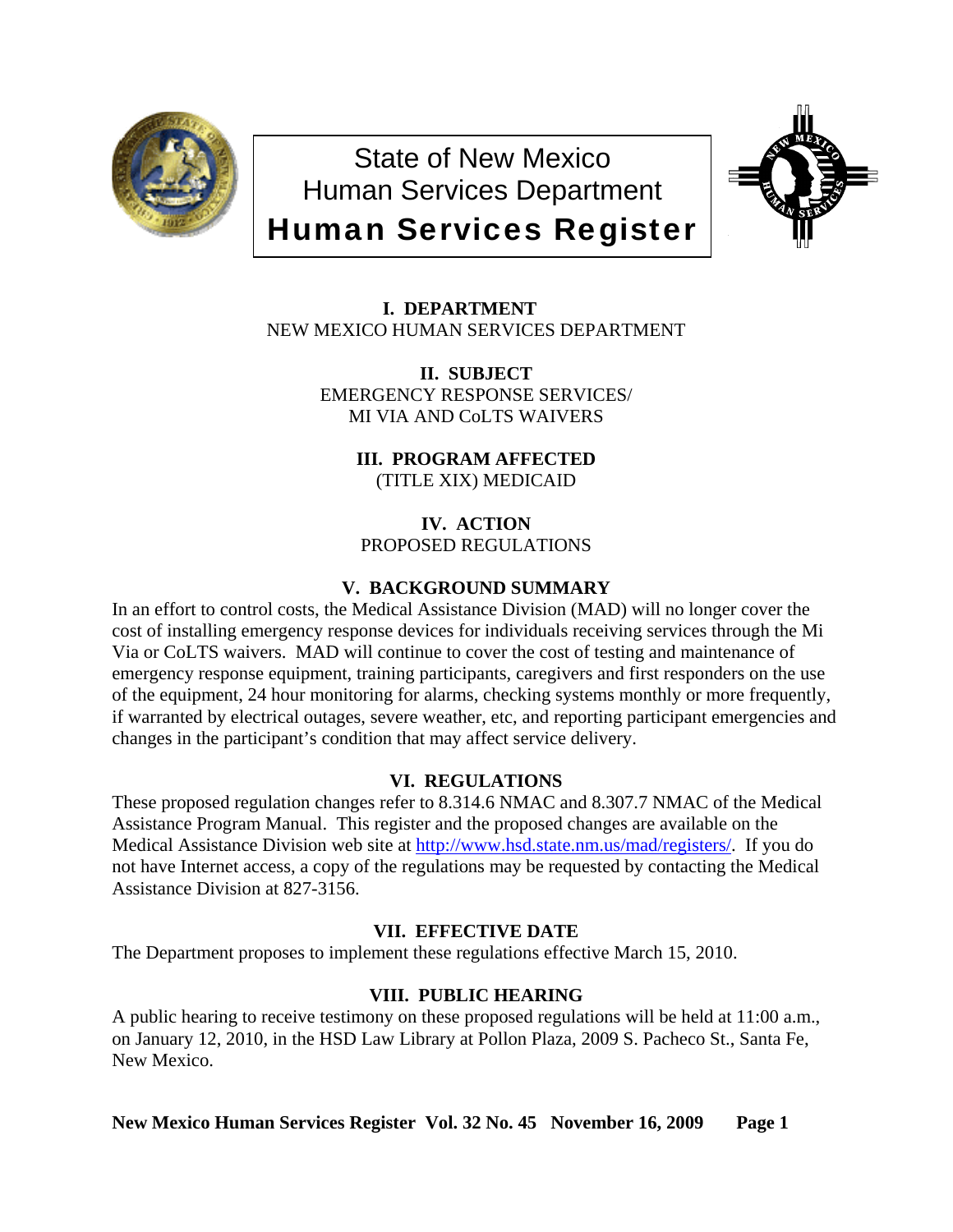If you are a person with a disability and you require this information in an alternative format or require a special accommodation to participate in the public hearing, please contact the Division toll free at 1-888-997-2583 and ask for extension 7-3156. In Santa Fe call 827-3156. The Department's TDD system may be accessed toll-free at 1-800-659-8331 or in Santa Fe by calling 827-3184. The Department requests at least ten (10) days advance notice to provide requested alternative formats and special accommodations.

### **IX. ADDRESS**

Interested persons may address written or recorded comments to:

Kathryn Falls, Acting Secretary Human Services Department P.O. Box 2348 Santa Fe, New Mexico 87504-2348

These comments must be received no later than 5:00 p.m., on January 12, 2010. Written and recorded comments will be given the same consideration as oral comments made at the public hearing. Interested persons may also address comments via electronic mail to: [Magdalena.Romero@state.nm.us.](mailto:Magdalena.Romero@state.nm.us)

### **X. PUBLICATIONS**

Publication of these regulations approved by:

KATHRYN FALLS, ACTING SECRETARY HUMAN SERVICES DEPARTMENT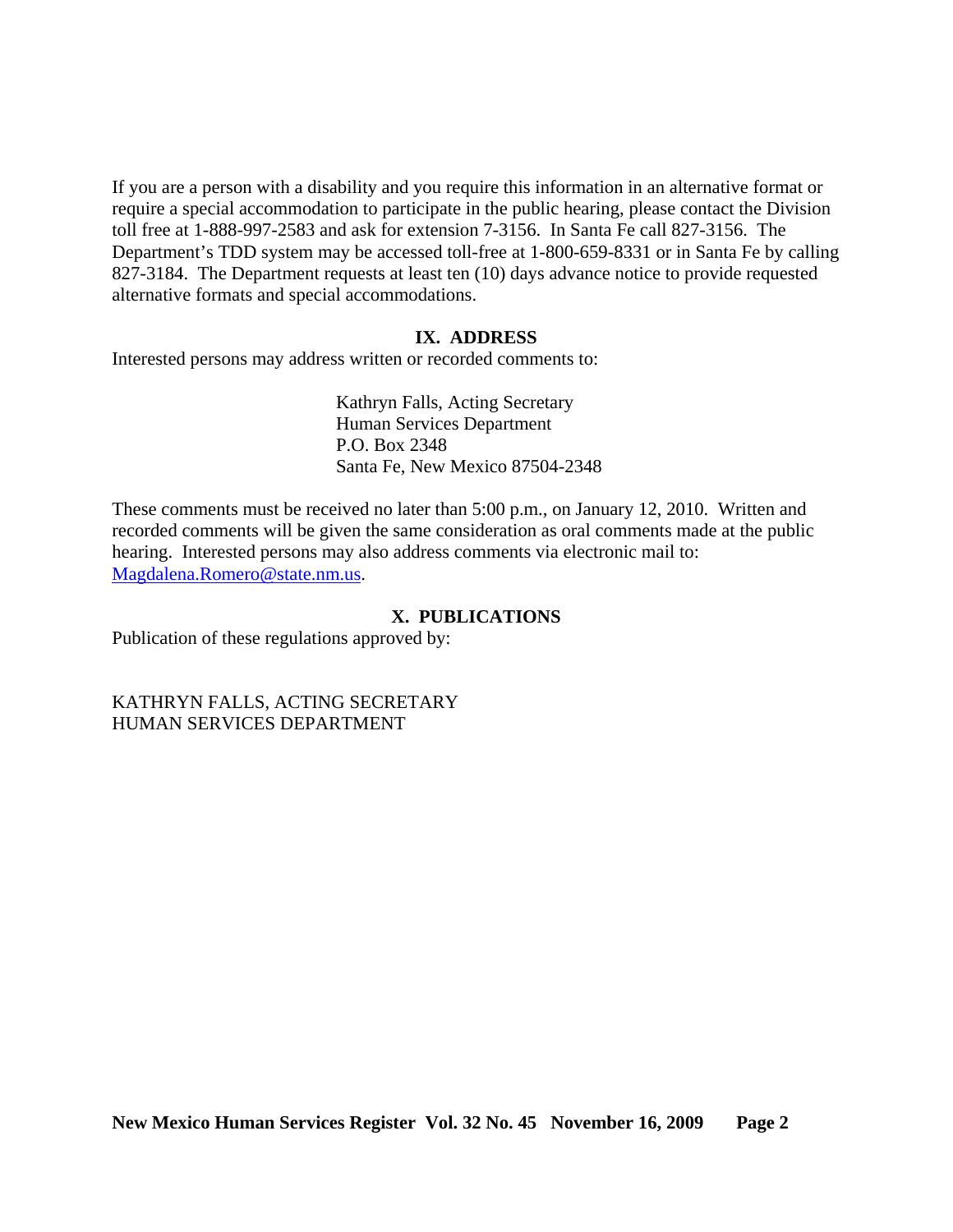#### TITLE 8 SOCIAL SERVICES CHAPTER 307 COORDINATED LONG TERM SERVICES PART 7 BENEFIT PACKAGE

8.307.7.11 SERVICES INCLUDED IN THE COORDINATED LONG TERM SERVICES PROGRAM BENEFIT PACKAGE

 (4) **Emergency response services (CoLTS MCO):**The benefit package includes emergency response services, including the provision of an electronic device that enables members to secure help in an emergency. The member may also wear a portable "help" button to allow for mobility. The system is connected to the member's telephone and programmed to signal a response center when the "help" button is activated. The response center must be staffed by trained professionals. Emergency response services include [installing,] testing and maintaining equipment; training members, caregivers and first responders on the use of the equipment; 24-hour monitoring for alarms; checking systems monthly, or more frequently, if warranted by electrical outages, severe weather or other conditions; and reporting member emergencies and changes in the member's condition that may affect service delivery. Emergency categories consist of emergency response $[\frac{1}{2}]$  and emergency response high need[ $\frac{1}{2}$ ] and emergency response installation/disconnect].

[8.307.7.11 NMAC - N, 8-1-08; A, 9-1-09; A, 3-15-10]